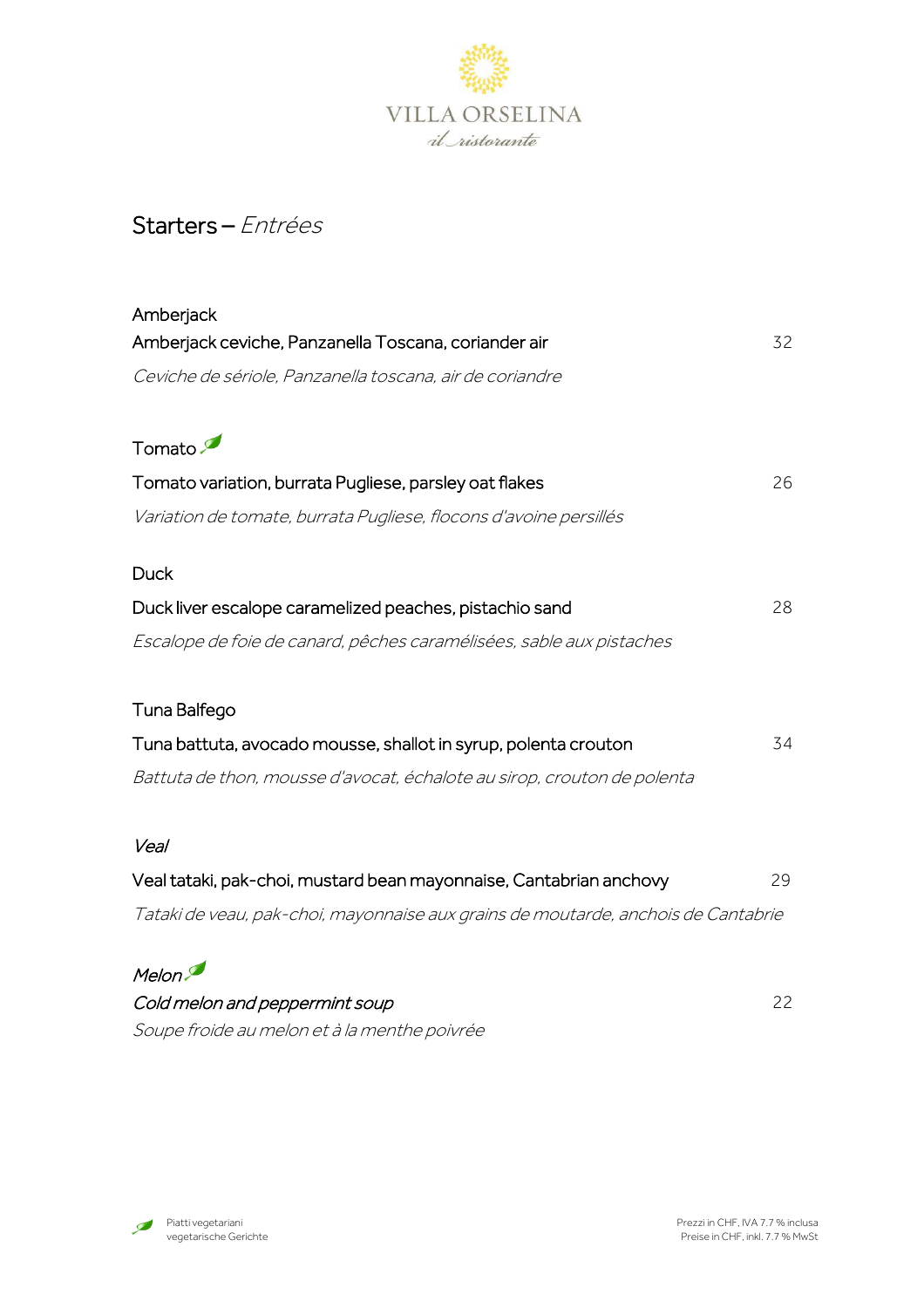

### Risotto - Pasta

| Risotto                                                                               |    |
|---------------------------------------------------------------------------------------|----|
| "Riserva San Massimo", red grapefruit, stracciatella, Mazara prawn                    | 26 |
| "Riserva San Massimo", pamplemousse rouge, stracciatella, gambas de Mazara            |    |
| Gnocchi                                                                               |    |
| Bred and basil gnocchi, datterini tomatoes in seawater<br>cacio ricotta cheese flakes | 30 |
| Gnocchi de pain au basilic, tomates datterini à l'eau de mer                          |    |
| flocons de fromage cacio ricotta                                                      |    |
| Cavatelli                                                                             |    |
| Home-made Cavatelli, Patanegra secreto, cream of broccoli, soja sprouts               | 28 |
| Cavatelli maison, Patanegra secreto, crème de brocoli, germes de soja                 |    |
| Spaghetti                                                                             |    |
| Spaghetti di Gragnano parsley butter, lemon, Oona caviar                              | 28 |
| Spaghetti de Gragnano, beurre au persil, citron, Oona caviar                          |    |
|                                                                                       |    |
|                                                                                       |    |
|                                                                                       |    |

Vegetarian suggestion, main course

Proposition végétarienne, plat principal

Favours of the south Aubergine, buffalo mozzarella, tomatoes, basil 38 Aubergine, mozzarella de bufflonne, tomates, basilic

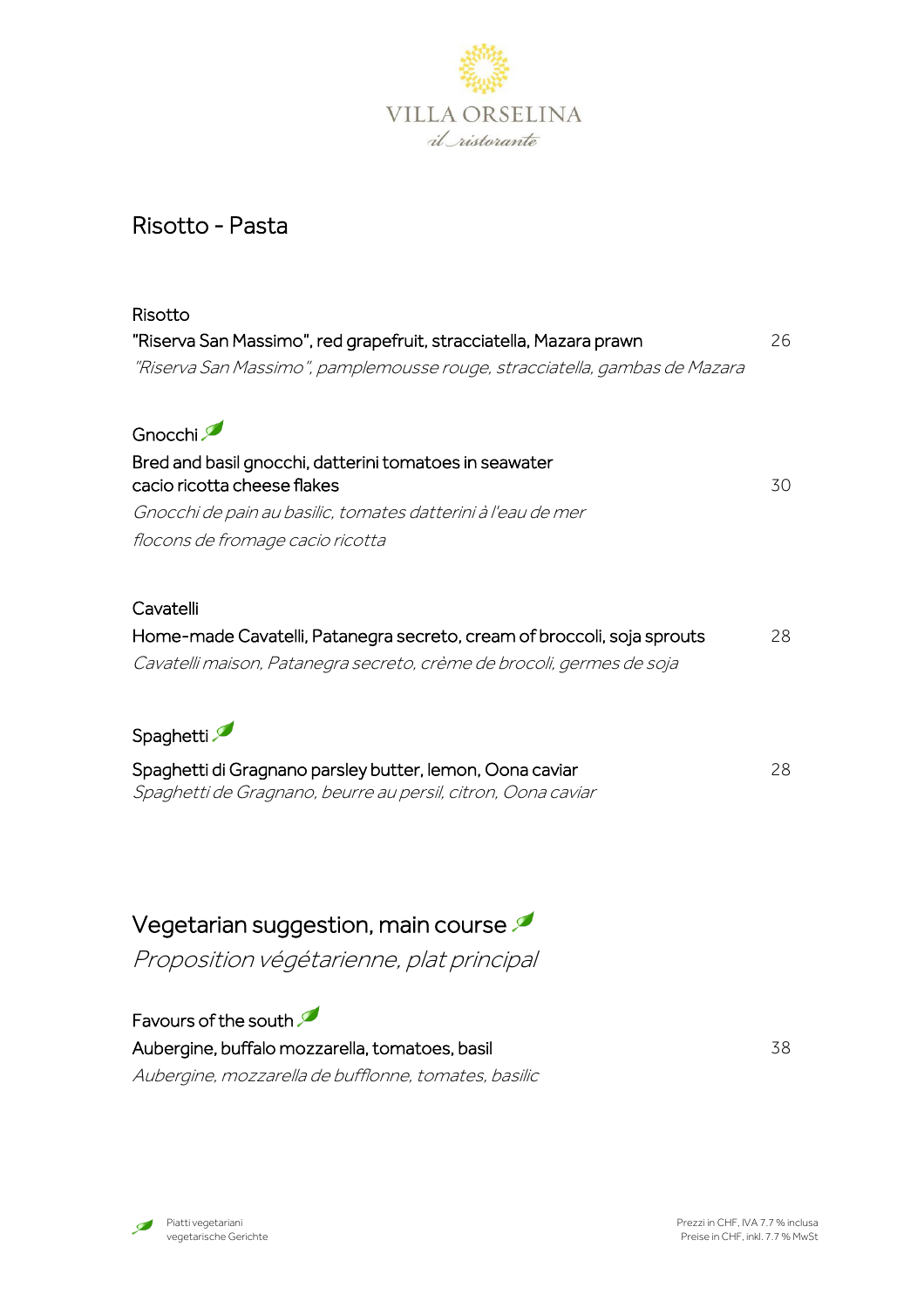

## Fish - Poisson

| Swiss Lachs                                                                  |                |
|------------------------------------------------------------------------------|----------------|
| Salmon, cream of carrots and lemongrass, crispy fennel, Venus rice           | 47             |
| Saumon crème aux carottes à la citronnelle, fenouil croustillant, riz Venere |                |
| <b>Seabass</b>                                                               |                |
| Seabass filet, sautéed chanterelle, topinambur in two consistencies          | 47             |
| Filet de loup de mer, chanterelles sautées, topinambours en 2 consistances   |                |
| Octopus                                                                      |                |
| Tentacles of octopus, celeriac creme, salicornia, barbecue sauce             | 46             |
| Tentacules de poulpe rôties, crème de céleri rave, salicorne, sauce barbecue |                |
| Our proposal fish of the day                                                 | Market price   |
| Notre proposition de poisson du jour                                         | Prix du marché |

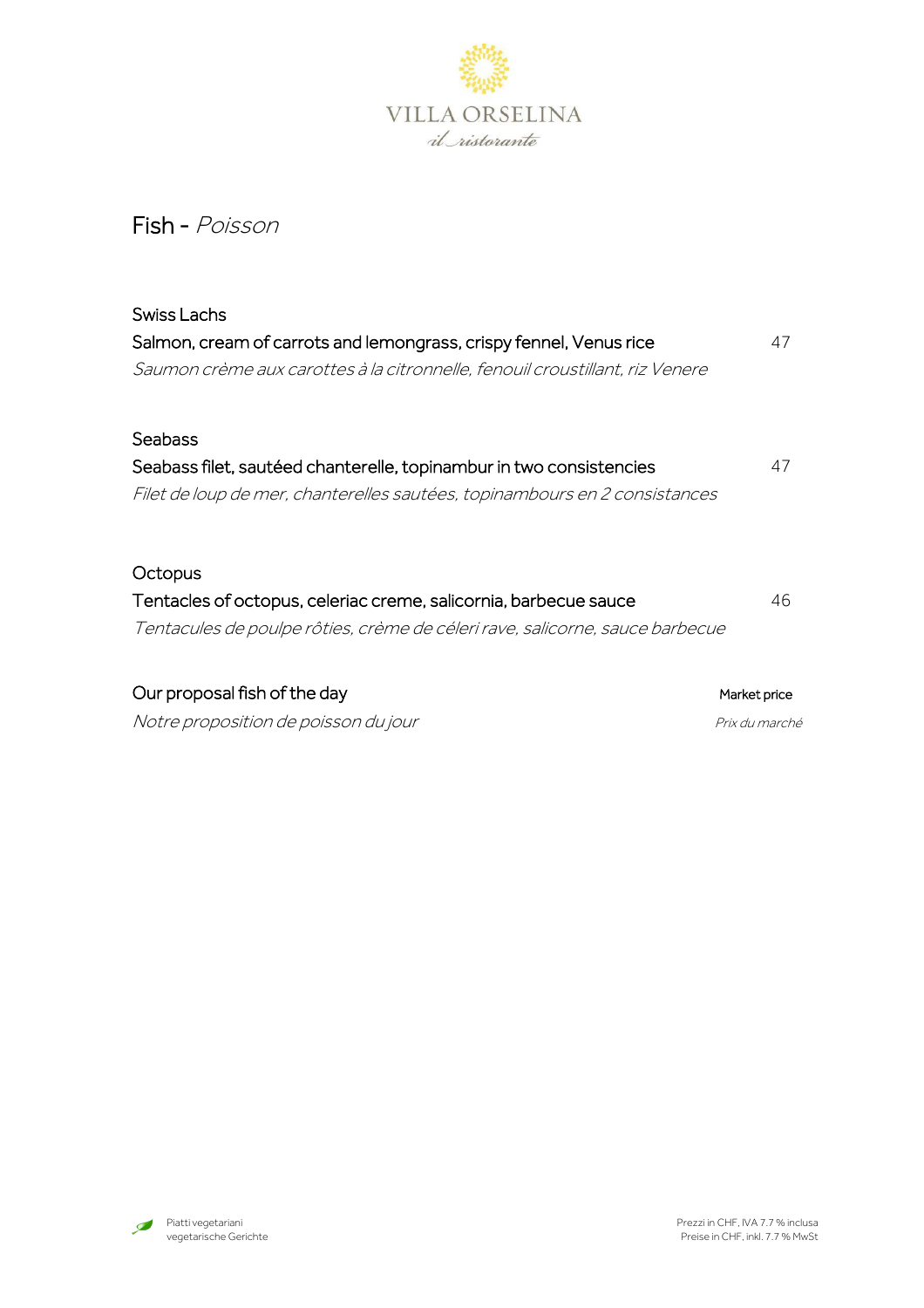

### Meat - Viande

| <b>Beef</b>                                                                                                                                                                                            |    |
|--------------------------------------------------------------------------------------------------------------------------------------------------------------------------------------------------------|----|
| Millefeuille of beef fillet and duck liver terrine, Tanit sauce, black, summer truffle<br>Millefeuille de filet de bœuf et terrine de foie de canard, sauce Tanit<br>truffe noire d'été                | 52 |
| Veal                                                                                                                                                                                                   |    |
| Veal sirloin tagliata, Swiss chard, Taggiasche olives, soft potatoes<br>with Senise paprika<br>Tagliata de surlonge de veau, bettes, olives Taggiasche,<br>pommes de terre tendre au paprika de Senise | 48 |
| Lamb                                                                                                                                                                                                   |    |
| Lamb chops, aubergine caponatina smoked hazelnut cream<br>Côtelettes d'agneau, caponatina d'aubergine crème de noisettes fumées                                                                        | 47 |
| Pork                                                                                                                                                                                                   |    |
| Secreto Patanegra, crouton of white polenta "Terreni alla Maggia" baby spinach                                                                                                                         | 46 |
| Secreto Patanegra, croutons de polenta blanche "Terreni alla Maggia" jeunes épinards                                                                                                                   |    |
| Chicken                                                                                                                                                                                                |    |
| Chicken corn suprême, Belgian endive with citrus fruit, soft potato                                                                                                                                    | 44 |

Suprême de poulet mais, endive belge aux agrumes, pommes de terre tendre

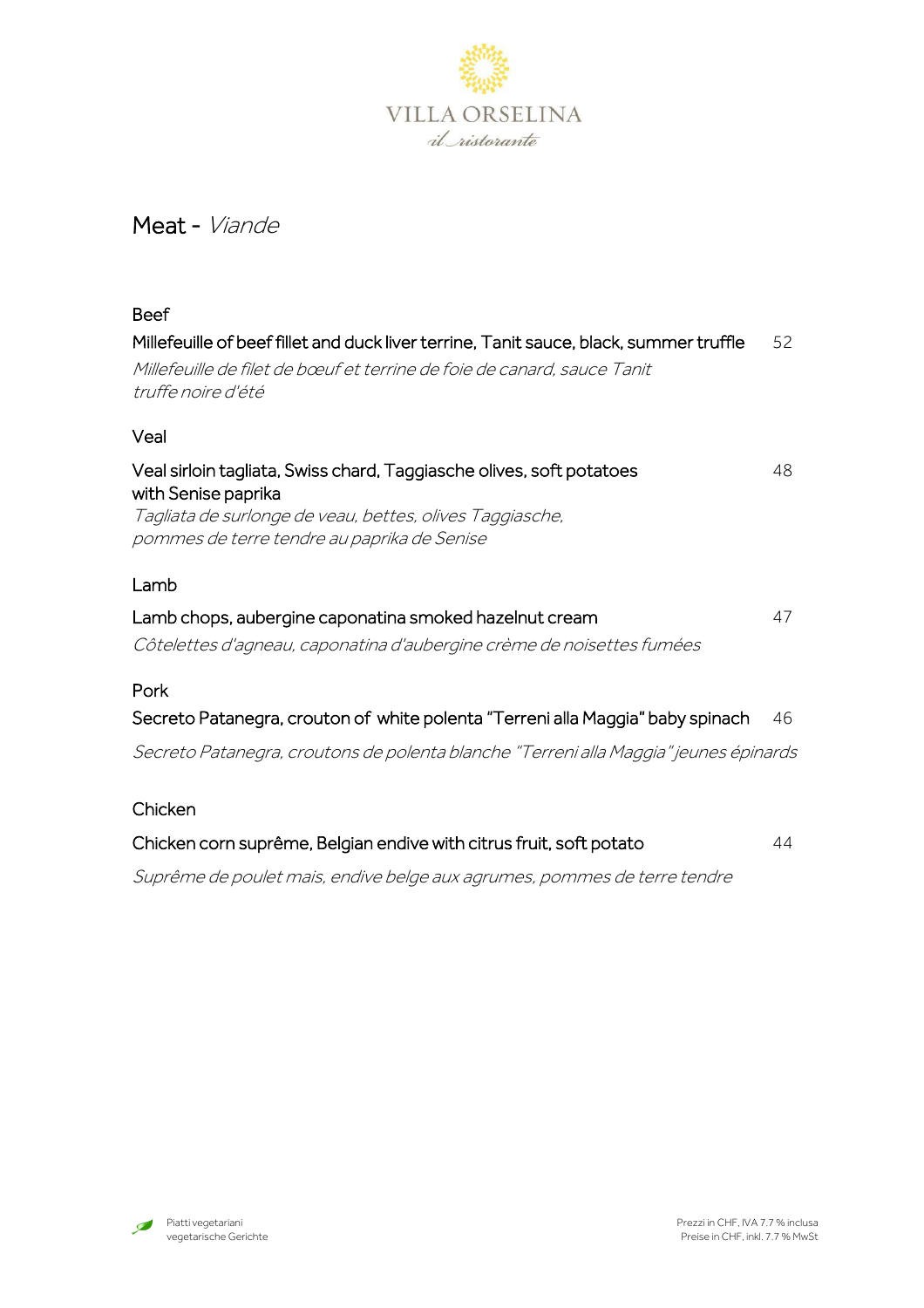

## Sweets – Dessert

| Peach and soja                                                                                                                                                             |    |
|----------------------------------------------------------------------------------------------------------------------------------------------------------------------------|----|
| Soya panna cotta, almond cream, sorbet peach, liquorice marinated peaches<br>Panna cotta au soja, crémeux aux amandes, sorbet aux pêches,<br>peches marinées à la réglisse | 17 |
| Raspberry and pistachio                                                                                                                                                    |    |
| Vanilla mousse, liquid raspberry heart, pistachio ice cream                                                                                                                | 18 |
| Mousse à la vanille, cœur de framboise liquide, glace à la pistache.                                                                                                       |    |
| <b>Blackcurrant and Mouscovado</b>                                                                                                                                         |    |
| Muscovado mousse, milk chocolate chantilly and blackcurrant sorbet                                                                                                         | 19 |
| Mousse de muscovado, chantilly au chocolat au lait et sorbet au cassis                                                                                                     |    |
| Matcha green tea and lychees                                                                                                                                               |    |
| Creamy Matcha green tea, cherry and thyme sauce, lychees sorbet                                                                                                            | 17 |
| Crémeux au thé vert matcha, sauce aux cerise et thym, sorbet litchis                                                                                                       |    |
| Cheese - Fromage                                                                                                                                                           |    |
| Italian cheese selection                                                                                                                                                   | 24 |
| Sélection de fromages d'Italie                                                                                                                                             |    |
| <b>Blue Cheese selection</b>                                                                                                                                               | 27 |

Sélection de fromages bleue